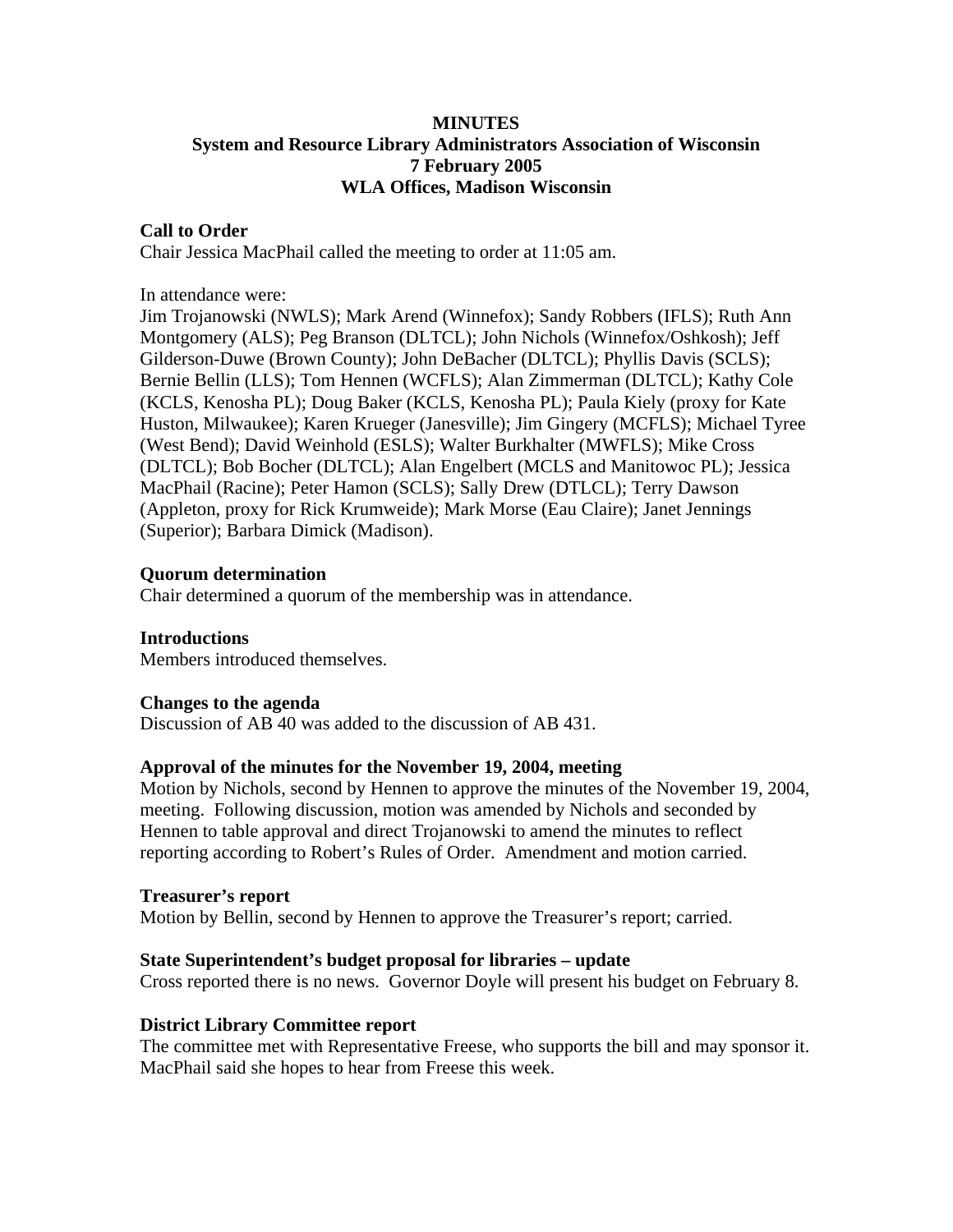### **AB 431 and AB 40**

Weinhold reported that there is interest in Mequon in reintroducing AB 431 to provide for an alternate method of exemption from the county library levy. In addition to interest in allowing a per capita exemption, there is now also interest in permitting exemption based on the average of the past three years of funding.

Hamon reported on AB 40, which would allow sheriff's departments to hold larger portions of proceeds from drug seizures; these funds currently go toward the common school fund. A committee hearing is scheduled for Wednesday, February 9. Lasee and Bies are sponsors.

## **ILL survey update**

Drew reported that the survey is complete and available on the DLTCL website. The Russells will present their report to the committee and to COLAND.

LITAC is creating a committee of LITAC and non-LITAC members to revise the ILL guidelines. It is also inviting vendors to demonstrate their products at two all-day presentations; anyone who wishes to attend is welcome to do so.

Discussion followed. The group broke for lunch at 12:05 and resumed discussion at 12:45.

## **DPI reports**

Bocher led discussion on the shared system study funded by LSTA.

Branson led discussion of the Maintenance of Effort problem the state has with LSTA. In FY2006, it is estimated that the state will be penalized \$30,000. It is unclear whether the money will be returned to the federal government or be reallocated to other states.

Branson reported that the LSTA Advisory Committee will meet in March.

Cross reported on the library system size study. No new models were suggested.

Bocher reported that the new BadgerNet contract should be signed within one or two weeks.

Zimmerman said DLTCL plans to form a committee of four system representatives and four public library representatives to review both system and public library annual report forms. Topics for the committee will include what data to collect on the forms and clarification of definitions.

Cross reported that Representative Freese and Senator Leibham have agreed to sponsor the "language" and "reform" bills.